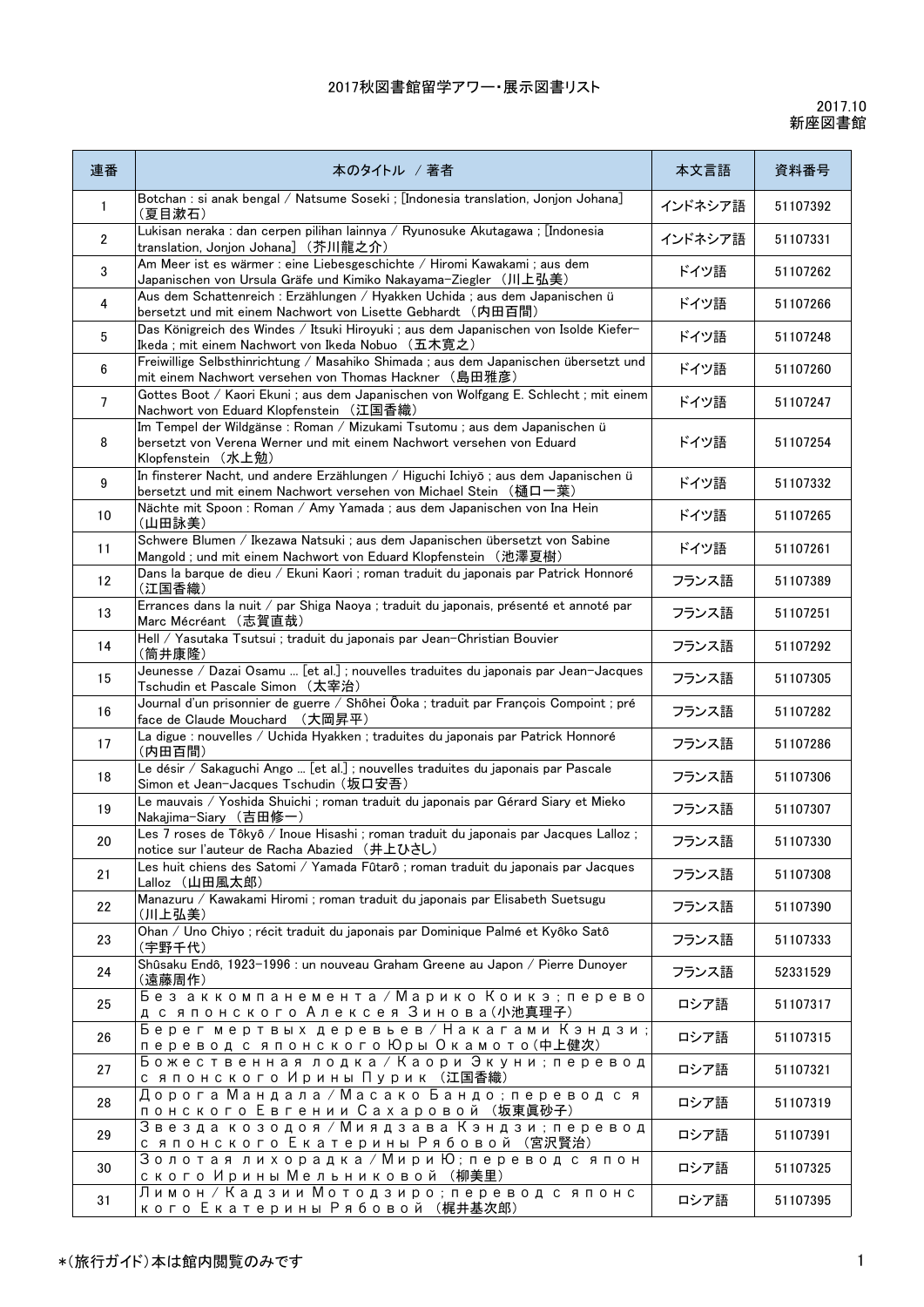| 連番 | 本のタイトル /著者                                                                                                                                                                                      | 本文言語 | 資料番号     |
|----|-------------------------------------------------------------------------------------------------------------------------------------------------------------------------------------------------|------|----------|
| 32 | Лоулань / Ясуси Иноуэ; перевод с японског<br>о Евгения Кручины (井上靖)                                                                                                                            | ロシア語 | 51107396 |
| 33 | Мальчик по прозвищу "Эйч" / Каппа Сэноо; пе<br>ревод с японского Т.И. Редько-Добровольск<br>ой (妹尾河童)                                                                                           | ロシア語 | 51107326 |
| 34 | Манадзуру / Каваками Хироми; перевод с яп<br>онского Людмилы Мироновой (川上弘美)                                                                                                                   | ロシア語 | 51107316 |
| 35 | Остров Южный Камуи / Нисимура Кётаро; пер<br>евод с японского А.А. Долина(西村京太郎)                                                                                                                | ロシア語 | 51107314 |
| 36 | Смеющийся волк / Юко Цусима; перевод с япо<br>HCKOГО А.А. Долина (津島佑子)                                                                                                                         | ロシア語 | 51107324 |
| 37 | Собрание призрачного меча / Хидэюки Кику<br>ти; перевод с японского Елены Тутатчиков<br>o й (菊地秀行)                                                                                              | ロシア語 | 51107322 |
| 38 | Супермаркет: роман / Сатоси Адзути; [перев<br>од с японского Александра Долина] (安土敏)                                                                                                           | ロシア語 | 51107393 |
| 39 | Узорчатая парча / Тэру Миямото; перевод с<br>японского Галины Дуткиной (宮本輝)                                                                                                                    | ロシア語 | 51107398 |
| 40 | Цитадель / Фумико Энти; перевод с японско<br>го Галины Дуткиной (円地文子)                                                                                                                          | ロシア語 | 51107400 |
| 41 | Час кошки / Эйми Ямада ; перевод с японског<br>о Галины Дуткиной, Александра Кабанова<br>(山田詠美)                                                                                                 | ロシア語 | 51107397 |
| 42 | A cappella / Mariko Koike ; translated by Juliet W. Carpenter (小池真理子)                                                                                                                           | 英語   | 51107272 |
| 43 | A thousand strands of black hair / by Seiko Tanabe; translated by Meredith McKinney<br>(田辺聖子)                                                                                                   | 英語   | 51107245 |
| 44 | And then / Sōseki Natsume ; translated by Norma Moore Field (夏目漱石)                                                                                                                              | 英語   | 52332129 |
| 45 | Asura girl / Otaro Maijo ; translated by Stephen Snyder (舞城王太郎)                                                                                                                                 | 英語   | 52329779 |
| 46 | Beyond the blossoming fields / Jun'ichi Watanabe; translated by Deborah Iwabuchi<br>and Anna Isozaki (渡辺淳一)                                                                                     | 英語   | 51107329 |
| 47 | Botchan / [by] Sōseki Natsume ; translated by Umeji Sasaki ; with a new introduction<br>by Dennis Washburn (夏目漱石)                                                                               | 英語   | 52332128 |
| 48 | Building waves / Taeko Tomioka ; translated by Louise Heal Kawai (富岡多恵子)                                                                                                                        | 英語   | 51107287 |
| 49 | Clouds above the hill : a historical novel of the Russo-Japanese War vol.1 / Shiba Ryō<br>tarō; translated by Juliet Winters Carpenter and Paul McCarthy; edited by Phyllis<br>Birnbaum (司馬遼太郎) | 英語   | 52312924 |
| 50 | Clouds above the hill : a historical novel of the Russo-Japanese War vol.2 / Shiba Ryō<br>tarō; translated by Juliet Winters Carpenter and Paul McCarthy; edited by Phyllis<br>Birnbaum(司馬遼太郎)  | 英語   | 52329785 |
| 51 | Clouds above the hill : a historical novel of the Russo-Japanese War vol.3 / Shiba Ryō<br>tarō; translated by Juliet Winters Carpenter and Paul McCarthy; edited by Phyllis<br>Birnbaum(司馬遼太郎)  | 英語   | 52331532 |
| 52 | Clouds above the hill : a historical novel of the Russo-Japanese War vol.4 / Shiba Ryō<br>tarō; translated by Juliet Winters Carpenter and Paul McCarthy; edited by Phyllis<br>Birnbaum(司馬遼太郎)  | 英語   | 52329786 |
| 53 | Death by choice / Masahiko Shimada ; translated by Meredith McKinney<br>(島田雅彦)                                                                                                                  | 英語   | 51107246 |
| 54 | From the fatherland, with love / Ryu Murakami ; translated from the Japanese by Ralph<br>McCarthy, Charles De Wolf, and Ginny Tapley Takemori (村上龍)                                             | 英語   | 51107237 |
| 55 | Frozen dreams : based on a true story / Tatematsu Wahei ; translated by Philip Gabriel<br>(立松和平)                                                                                                | 英語   | 51107290 |
| 56 | Genocidal organ / Project Itoh ; translated by Edwin Hawkes (伊藤計劃)                                                                                                                              | 英語   | 52312988 |
| 57 | God's boat / Kaori Ekuni ; translated by Chikako Kobayashi (江国香織)                                                                                                                               | 英語   | 51107271 |
| 58 | Grass on the wayside (Michikusa) : a novel / by Natsume Sōseki ; translated from the<br>Japanese, and with an introduction by Edwin McClellan (夏目漱石)                                            | 英語   | 52332130 |
| 59 | Harp of Burma / Michio Takeyama ; translated by Howard Hibbett (竹山道雄)                                                                                                                           | 英語   | 52332140 |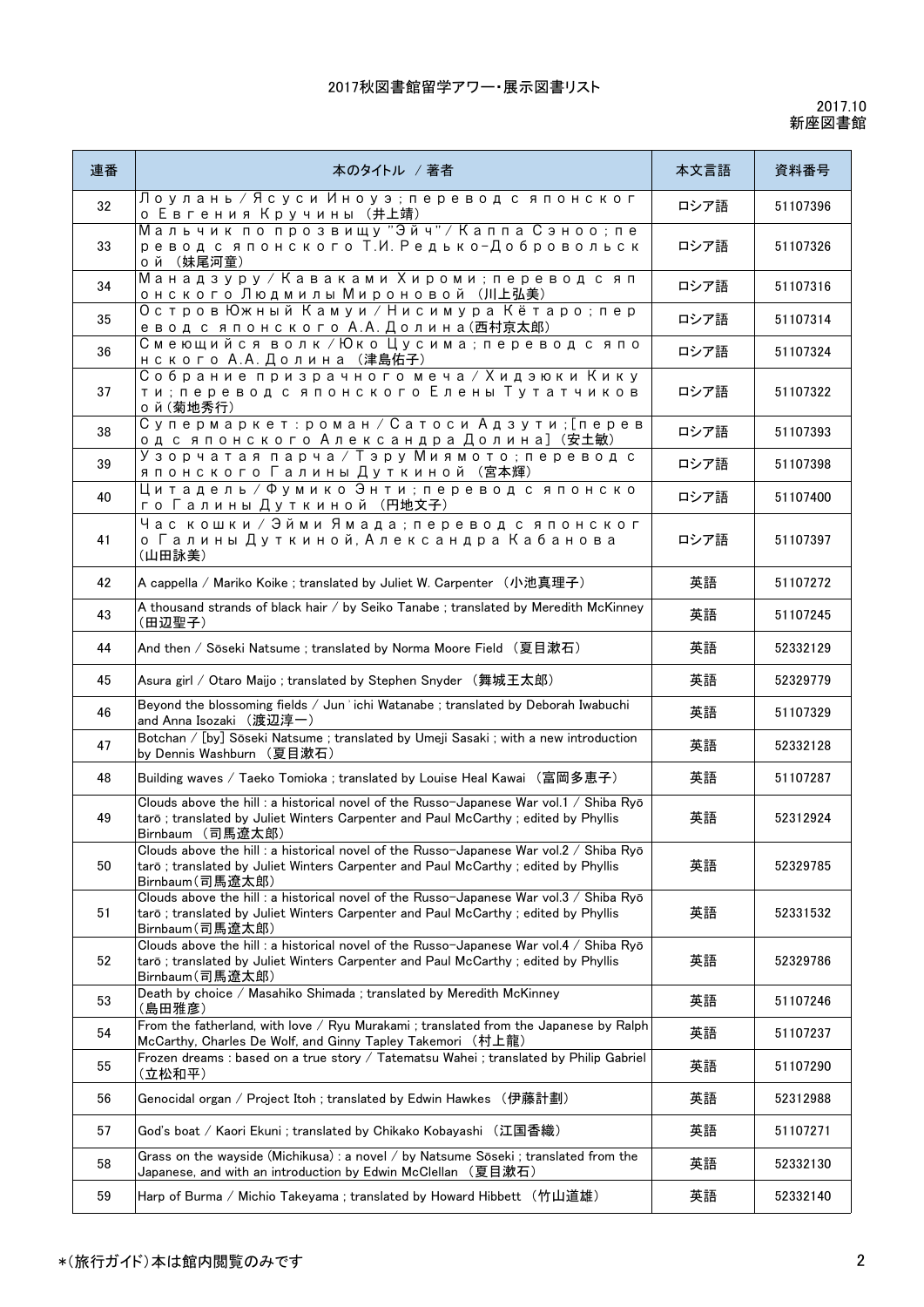| 連番 | 本のタイトル / 著者                                                                                                                                                                                      | 本文言語 | 資料番号     |
|----|--------------------------------------------------------------------------------------------------------------------------------------------------------------------------------------------------|------|----------|
| 60 | Japanese tales from times past : stories of fantasy and folklore from the Konjaku<br>Monogatari Shu / translated by Naoshi Koriyama and Bruce Allen ; with a foreword by<br>Karen Thornber (郡山直) | 英語   | 52312955 |
| 61 | Kappa / Ryunosuke Akutagawa; translated by Geoffrey Bownas; with an introduction<br>by G.H. Healey (芥川龍之介)                                                                                       | 英語   | 52332135 |
| 62 | Kepulangan / Jiro Osaragi ; penterjemah, Amilah Ab. Rahman, Junaidah Salleh<br>(大仏次郎)                                                                                                            | 英語   | 52323601 |
| 63 | Kokoro / Sōseki Natsume ; translated by Edwin McClellan (夏目漱石)                                                                                                                                   | 英語   | 52332127 |
| 64 | Lost souls, sacred creatures / Juko Nishimura ; translated by Jeffrey Hunter<br>(西村寿行)                                                                                                           | 英語   | 51107270 |
| 65 | Mandala road / Masako Bandō ; translated by Wayne P. Lammers (坂東眞砂子)                                                                                                                             | 英語   | 51107243 |
| 66 | Modern Japanese stories : an anthology / edited by Ivan Morris ; with translations by<br>Edward Seidensticker  [et al.]; and woodcuts by Masakazu Kuwata                                         | 英語   | 51024503 |
| 67 | No longer human / Osamu Dazai ; translated by Donald Keene (太宰治)                                                                                                                                 | 英語   | 52332137 |
| 68 | Okinawa and the Ryukyu Islands / ウォーカー, ロバート【著】〈Walker, Robe<br>rt〉 タトル出版                                                                                                                        | 英語   | (旅行ガイド)  |
| 69 | Pagoda, Skull & Samurai / [three stories by] Koda Rohan ; translated by Chieko Irie<br>Mulhern(幸田露伴)                                                                                             | 英語   | 52332139 |
| 70 | Rashomon, and other stories / by Ryūnosuke Akutagawa ; translated by Takashi<br>Kojima ; introduction by Howard Hibbett                                                                          | 英語   | 52332136 |
| 71 | Tales of the ghost sword / Hideyuki Kikuchi ; translated by Ian MacDonald<br>(菊地秀行)                                                                                                              | 英語   | 51107268 |
| 72 | The best Japanese science fiction stories / edited by John L. Apostolou and Martin H.<br>Greenberg; consulting editors, Grania Davis and Judith Merril                                           | 英語   | 51024456 |
| 73 | The devotion of suspect X / Keigo Higashino; translated by Alexander O. Smith with<br>Elye J. Alexander (東野圭吾)                                                                                   | 英語   | 52332410 |
| 74 | The final martyrs / by Shusaku Endo; translated from the Japanese by Van C. Gessel<br>(遠藤周作)                                                                                                     | 英語   | 52332138 |
| 75 | The isle of South Kamui and other stories / Kyotaro Nishimura ; translated by Ginny<br>Tapley Takemori (西村京太郎)                                                                                   | 英語   | 51107269 |
| 76 | The Izu dancer and other stories (川端康成)                                                                                                                                                          | 英語   | 52332131 |
| 77 | The master of go: a novel / Yasunari Kawabata; translated by Edward G.<br>Seidensticker(川端康成)                                                                                                    | 英語   | 52332133 |
| 78 | The moon over the mountain, and other stories / by Atsushi Nakajima; translated by<br>Paul McCarthy and Nobuko Ochner (中島敦)                                                                      | 英語   | 51107281 |
| 79 | The navidad incident : the downfall of Matías Guili / Natsuki Ikezawa ; translated by<br>Alfred Birnbaum (池澤夏樹)                                                                                  | 英語   | 51107240 |
| 80 | The old capital / Yasunari Kawabata (川端康成)                                                                                                                                                       | 英語   | 52332132 |
| 81 | The Oxford book of Japanese short stories / edited by Theodore W. Goossen                                                                                                                        | 英語   | 51024513 |
| 82 | The river with no bridge / Sué Sumii ; translated by Susan Wilkinson (住井すゑ)                                                                                                                      | 英語   | 52332141 |
| 83 | The strange library : 107 / Haruki Murakami ; translated from the Japanese by Ted<br>Goossen (村上春樹)                                                                                              | 英語   | 52313176 |
| 84 | Tokyo Seven Roses Vol.1/ Hisashi Inoue ; translated by Jeffrey Hunter<br>(井上ひさし)                                                                                                                 | 英語   | 51107274 |
| 85 | Tokyo Seven Roses Vol.2/ Hisashi Inoue ; translated by Jeffrey Hunter<br>(井上ひさし)                                                                                                                 | 英語   | 51107275 |
| 86 | Tuttle travel pack Tokyo / ゴス, ロブ【著】〈Goss, Rob〉 外ル出版                                                                                                                                             | 英語   | (旅行ガイド)  |
| 87 | Warriors of Japan as portrayed in the war tales / Paul Varley                                                                                                                                    | 英語   | 51024441 |
| 88 | タトル・トラベルパック:日本 / ゴス, ロブ【著】〈Goss, Rob〉 タトル出版                                                                                                                                                      | 英語   | (旅行ガイド)  |
| 89 | 「1テーマ5分」でわかる世界のニュースの基礎知識 / 池上 彰【著】小学館                                                                                                                                                            | 日本語  | (旅行ガイド)  |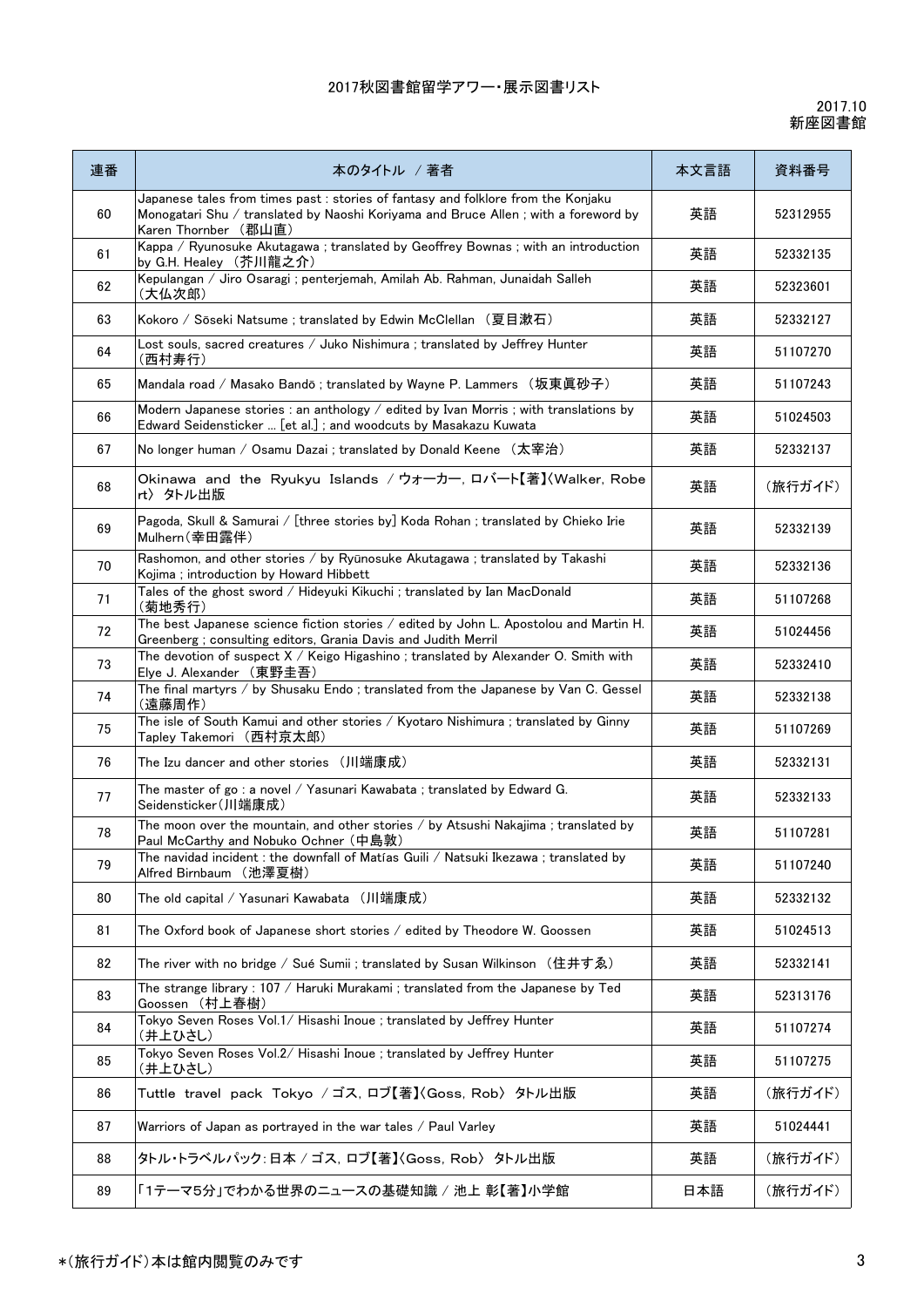| 連番  | 本のタイトル / 著者                                                          | 本文言語 | 資料番号     |
|-----|----------------------------------------------------------------------|------|----------|
| 90  | 250万分の1の留学 : それぞれの留学のカタチ / ジャパンタイムズ編 : 『250万分の1の<br>留学』編集部著          | 日本語  | 51077180 |
| 91  | Q&A外国人·留学生支援「よろず相談」ハンドブック (改訂版) / 永井 弘行【著】<br>セルバ出版                  | 日本語  | (旅行ガイド)  |
| 92  | The Greatest Travel Tips OSAKA / JTBパブリッシング                          | 日本語  | (旅行ガイド)  |
| 93  | アスリート留学in USA / 栄陽子留学研究所【監修】栄 陽子/滝沢 丈【共著】 三修社                        | 日本語  | (旅行ガイド)  |
| 94  | アメリカのコミュニティ・カレッジ : その現状と展望 / 鶴田義男著                                   | 日本語  | 51065296 |
| 95  | アメリカ留学公式ガイドブック—大学・大学院留学を成功に導く / 日米教育委員会【編<br>著】アルク                   | 日本語  | (旅行ガイド)  |
| 96  | イカロスmook:マレーシア留学ガイド - 「アジアの時代」に通用する「英語+α」&「国<br>際感覚 / イカロス出版         | 日本語  | (旅行ガイド)  |
| 97  | ケンブリッジ大学英語・学術研修への招待:名門校で学ぶ、暮らす、国際人になる / 鈴<br>木右文著                    | 日本語  | 51068129 |
| 98  | フィリピン留学決定版 : 英語はアジアで学ぶ時代がきた! / 中川友康著                                 | 日本語  | 51097700 |
| 99  | もっとアジアを学ぼう : 研究留学という生き方 / 水口拓寿. 胎中千鶴編                                | 日本語  | 51072420 |
| 100 | ららら主義 : 車椅子で単身オーストラリア留学中! / 寺本ららら著                                   | 日本語  | 51060579 |
| 101 | 英語の国deワーキングホリデー (改訂版) / パウエル 真奈美&ワーホリ仲間たち【著】<br>イカロス出版               | 日本語  | (旅行ガイド)  |
| 102 | 英国の大学に学ぶ : 世界標準の学習法とエッセイ・論文の書き方 / 林正史著                               | 日本語  | 51082298 |
| 103 | 海外の高校&大学へ行こう〈2018年度版〉 - 中学生・高校生と保護者のための留学<br>パーフェクトガイド / アルク編        | 日本語  | (旅行ガイド)  |
| 104 | 国際協力キャリアガイド 〈2016~17〉 - 世界を目指す仕事と学びの進路ナビ Global<br>に生きる / 国際開発ジャーナル社 | 日本語  | (旅行ガイド)  |
| 105 | 国際保健医療のキャリアナビ / 日本国際保健医療学会                                           | 日本語  | (旅行ガイド)  |
| 106 | 若者からシニアまで今こそ留学! / 大塚 哲雄【著】 国際コミュニケーションセンター                           | 日本語  | (旅行ガイド)  |
| 107 | 世界の大学をめざせ!―アメリカのスーパーエリート校入門 / 石松 久幸【監修】/三竹<br>大吉【著】 松柏社              | 日本語  | (旅行ガイド)  |
| 108 | 世界は君を待っている!: MBA留学とグローバルリーダーシップ / 中野正夫編著                             | 日本語  | 51071470 |
| 109 | 地球の歩き方: ワーキングホリデー完ペキガイド (改訂第8版) / 「成功する留学」編集<br>室【編】                 | 日本語  | (旅行ガイド)  |
| 110 | 夢を追って·スポーツ留学 in USA / 栄 陽子【著】 三修社                                    | 日本語  | (旅行ガイド)  |
| 111 | 留学・アメリカ名門大学への道 / 栄陽子著                                                | 日本語  | 51061816 |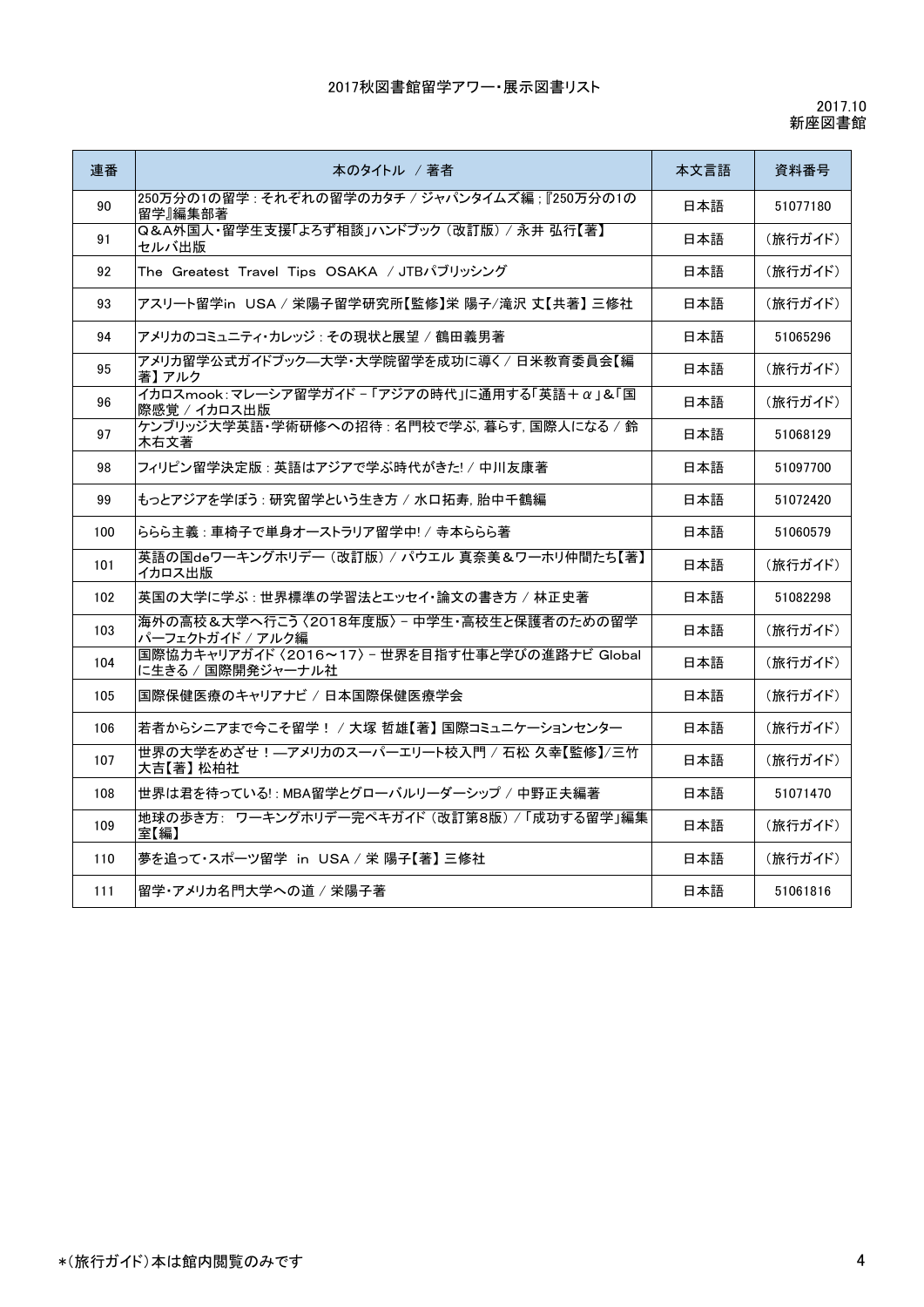| 連番  | 本のタイトル / 著者                                                                                                                                                        | 本文言語   | 資料番号     |
|-----|--------------------------------------------------------------------------------------------------------------------------------------------------------------------|--------|----------|
| 112 | 英文東京紹介事典:トウキョウペディア / IBCパブリッシング編                                                                                                                                   | 英語·日本語 | 51098232 |
| 113 | フランス語で楽しむ世界昔ばなし / 西村亜子フランス語 ; 坂田雪子, 加藤美季子日本語                                                                                                                       | 日本語    | 51098610 |
| 114 | Japan home: inspirational design ideas / Lisa Parramore and Chadine Flood Gong;<br>photography by Noboru Murata                                                    | 英語     | 52332114 |
| 115 | A geek in Japan / by Héctor García                                                                                                                                 | 英語     | 52332115 |
| 116 | Introduction to Japanese culture / edited by Daniel Sosnoski                                                                                                       | 英語     | 52332116 |
| 117 | Japanese schoolgirl confidential : how teenage girls made a nation cool / Brian<br>Ashcraft with Shoko Ueda                                                        | 英語     | 52332118 |
| 118 | Yurei attack! : the Japanese ghost survival guide / Hiroko Yoda and Matt Alt;<br>illustrations by Shinkichi                                                        | 英語     | 52332119 |
| 119 | Yokai attack! : the Japanese monster survival guide = 外国人のための妖怪サバイバル<br>ガイド / Hiroko Yoda and Matt Alt ; illustrations by Tatsuya Morino                           | 英語     | 52332120 |
| 120 | Kansai cool: a journey into the cultural heartland of Japan / Christal Whelan                                                                                      | 英語     | 52332121 |
| 121 | Colloquial Kansai Japanese : the dialects and culture of the Kansai region = まいどお<br>おきに!関西弁 / DC Palter & Kaoru Slotsve                                           | 英語・日本語 | 52332122 |
| 122 | The Japanese mind : understanding contemporary Japanese culture / edited by Roger<br>J. Davies & Osamu Ikeno                                                       | 英語     | 52332123 |
| 123 | Japanese society : a practical guide to understanding the Japanese mindset and<br>culture / Chie Nakane                                                            | 英語     | 52332124 |
| 124 | The meaning of internationalization : practical advice for a connected planet / by<br>Edwin O. Reischauer; translated by Masao Kunihiro                            | 英語·日本語 | 52332125 |
| 125 | Japanese architecture : a short history $/$ A.L. Sadler; with a new foreword by Mira<br>Locher                                                                     | 英語     | 52332126 |
| 126 | A hundred verses from old Japan : being a translation of the Hyaku-nin-isshiu /<br>William N. Porter                                                               | 英語·日本語 | 52332142 |
| 127 | This scheming world / Ihara Saikaku; translated by Masanori Takatsuka and David C.<br><b>Stubbs</b>                                                                | 英語     | 52332143 |
| 128 | The woman in the dunes / by Kobo Abe ; [translated from the Japanese by E. Dale<br>Saunders ; with drawings by Machi Abé]                                          | 英語     | 52332144 |
| 129 | A history of Japan / R.H.P. Mason & J.G. Caiger                                                                                                                    | 英語     | 52332145 |
| 130 | Tokyo: from Edo to Showa 1867-1989 : the emergence of the world's greatest city /<br>Edward Seidensticker; introduction by Paul Waley; preface by Donald Richie    | 英語     | 52332146 |
| 131 | Ikebana: the art of arranging flowers / Shozo Sato; foreword by Kasen Yoshimura                                                                                    | 英語     | 52332147 |
| 132 | New Japan architecture : recent works by the world's leading architects / Geeta<br>Mehta and Deanna MacDonald ; preface by Cesar Pelli ; foreword by Fumihiko Maki | 英語     | 52332148 |
| 133 | The art of the Japanese sword : the craft of swordmaking and its appreciation / Leon<br>and Hiroko Kapp, Yoshindo Yoshihara                                        | 英語     | 52332149 |
| 134 | Collecting Japanese antiques / アリステア・シートン著                                                                                                                         | 英語     | 52332150 |
| 135 | Shodo: the quiet art of Japanese Zen calligraphy: learn the wisdom of Zen through<br>traditional brush painting                                                    | 英語     | 52332151 |
| 136 | Japan's world heritage sites : unique culture, unique nature / John Dougill                                                                                        | 英語     | 52332152 |
| 137 | Tokyo megacity / by Donald Richie ; photography by Ben Simmons                                                                                                     | 英語     | 52332153 |
| 138 | Journey through Japan / photographs by Keystone, Keyphotos Japan; text by Hans H.<br>Krüger                                                                        | 英語     | 52332154 |
| 139 | The genius of Japanese carpentry : secrets of an ancient craft / Azby Brown                                                                                        | 英語     | 52332155 |
| 140 | Ukiyo-e: the art of the Japanese print / Frederick Harris                                                                                                          | 英語·日本語 | 52332156 |
| 141 | Early Japanese railways 1853-1914 : engineering triumphs that transformed Meiji-era<br>Japan / Dan Free                                                            | 英語     | 52332157 |
| 142 | Japanese design : art, aesthetics & culture / Patricia J. Graham                                                                                                   | 英語     | 52332158 |